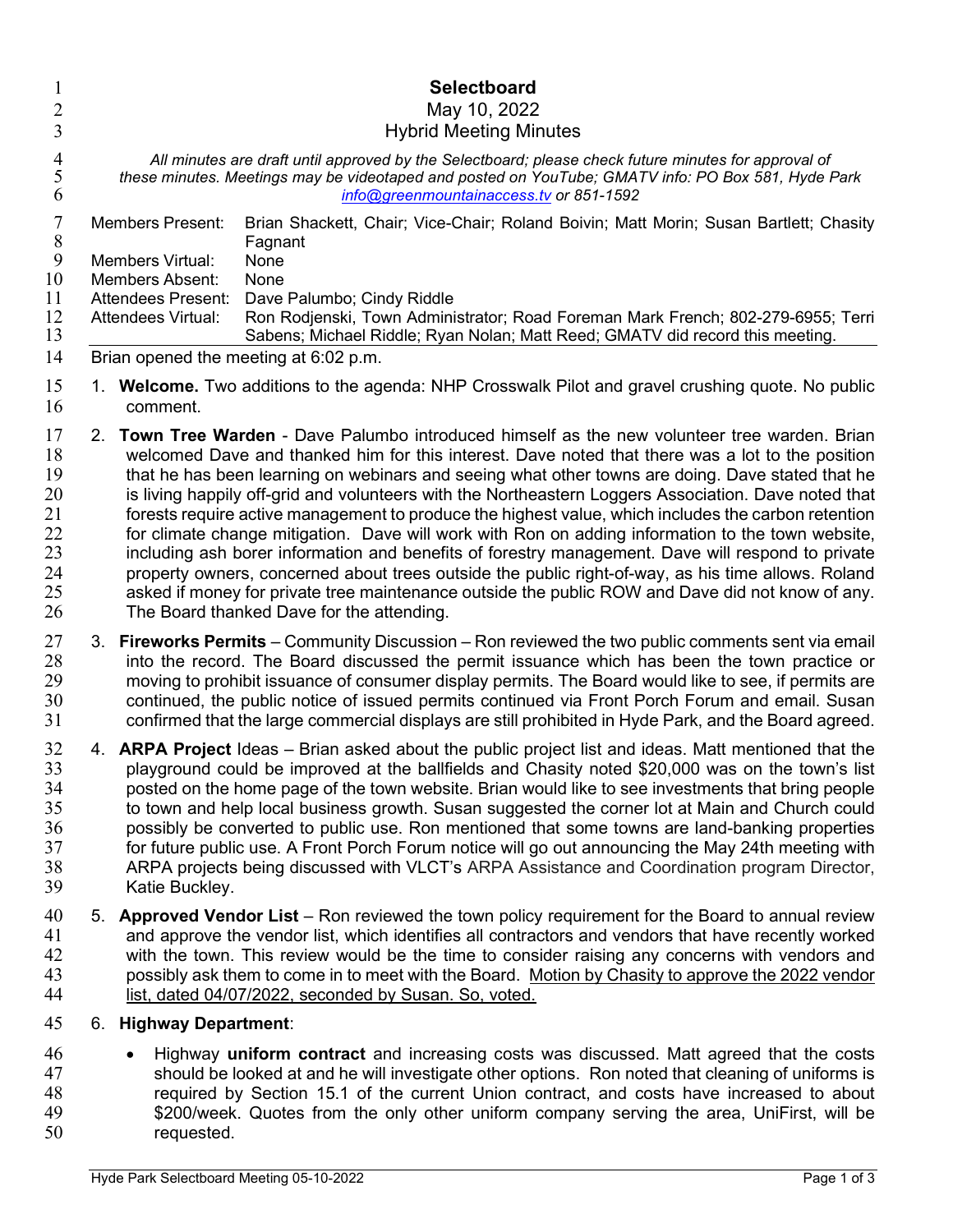- 1 Update on GPS equipment for town highway equipment. Mark is waiting for a quote on the service from Verizon. Roland said it was a good safety issue for winter plowing and accidents. Mark thought it was an extra charge that could be avoided. Matt noted that his company has it for an insurance liability reasons. Mark will bring the quote to the next board meeting.
- **Center Road Loan**, report on funding, possible loan renewal one-year. Mark French noted that 6 Pike will be coming in this Friday to repair a portion of Center Road where the surface layer<br>7 failed. Motion by Susan to approve the allonge for Center Road paying loan extension to by one failed. Motion by Susan to approve the allonge for Center Road paving loan extension to by one year in the amount of \$594,000. Seconded by Chasity. Voting: 5 in favor, 0 against, motion passed.
- 10 Class 4 town highway reclassification to Class 3 The Board discussed the upgrade **requirements for Class 3 status and costs to make improvements. Roland noted that a Class 4** 12 road does not need to be plowed. Cindy Riddle stated she has looked at her deeds and found out it was a Class 4 not Class 3 but only after they purchased. Cindy asked about the development of lots in the Kusserow project and if the town intended to upgrade the road to<br>15 Class 3. Cindy noted that the four existing homes could increase to 25 homes in the future using Class 3. Cindy noted that the four existing homes could increase to 25 homes in the future using 16 the Class 4 portion of Diggins Road. Matt thought that a road improvement grant may be an option.
- **Crushed gravel** was discussed with the need for \$45,000 with \$38,000 in the current budget. Roland noted that fuel keeps going up and crushing cost will as well. Mark is meeting with the 20 two companies that provided quotes to confirm the per yard pricing which now ranges from \$4.00<br>21 to \$5.00. Roland asked about 4.000 cv of sand instead of bringing the full 8.000-10.000. Motion to \$5.00. Roland asked about 4,000 cy of sand instead of bringing the full 8,000-10,000. Motion by Susan to approve crushing to NTE \$45,000, Seconded by Chasity. Voting: 5 in favor, 0 against, motion passed.
- 24 **Diesel Fuel –** Mark reported that \$5.39/gal is yesterday's cost delivered to the town's UST. Brian<br>25 asked how the town could reserve fuel and Mark didn't think the increased cost could be avoided. asked how the town could reserve fuel and Mark didn't think the increased cost could be avoided. Roland suggested leaving the stockpile at the pit to save fuel now and haul sand as needed. 27 Motion by fill the 10,000 tank and acknowledge the cost could be \$40,000 over budget. Seconded by Voting: 5 in favor, 0 against, motion passed.

## 7. Administrative Matters:

- 30 Fire Warden 5-year re-appointment, Ryan Nolan. Ryan noted that he is issuing burn permits depending on the day and he gets paid about \$30 per year by the State which doesn't cover his fuel costs to perform his duties, such as investigating outdoor burning complaints. Ryan said he likes the position but doesn't due it for the money. Motion by Matt to approve Ryan Nolan for a 5-yr term as Town Fire Warden. Seconded by Susan. Voting: 4 in favor, 0 against, (Chasity abstained as Ryan is her brother), motion passed.
- **NEMRC** Town Assessor Contract Terri Sabens discussed her work to develop the tasks for a regional shared town assessor. Terri stated that she has turned down 12-15 municipalities due to high demand and six towns are interested. An MOU would set the terms and towns would set hours, with one parent town will hire the person and complete the billing to other towns. Sabens noted that the average Vermont town lister age is 62. Susan noted that NEMRC was chosen as the only choice once the Hyde Park Board of Listers failed to maintain a quorum. Susan felt it was a good way to share the costs for a town employee with direct control, compared to contracting the work out. Matt Reed noted that when the contractor gets busy the work can get delayed and feels an employee would be better. Terri stated that the employee could be the 911 coordinator. Matt stated that with the training needs become over-whelming for him, and Matt felt 10 hours a week would be good guess for well-trained person. Brian stated that the proposal sounded good, and the Board felt the proposal should go forward. The cost for NEMRC is about \$12,000/yr. and Terri estimated 10-hrs per week for Hyde Park at a cost of \$12,000 to \$14,000/yr. Matt Reed felt the improved parcel mapping & updates by having an employee manage it would be a benefit over a contractor. Terri is continuing to meet with other towns and is hoping the new MOU will start in July and she will in touch with next steps.